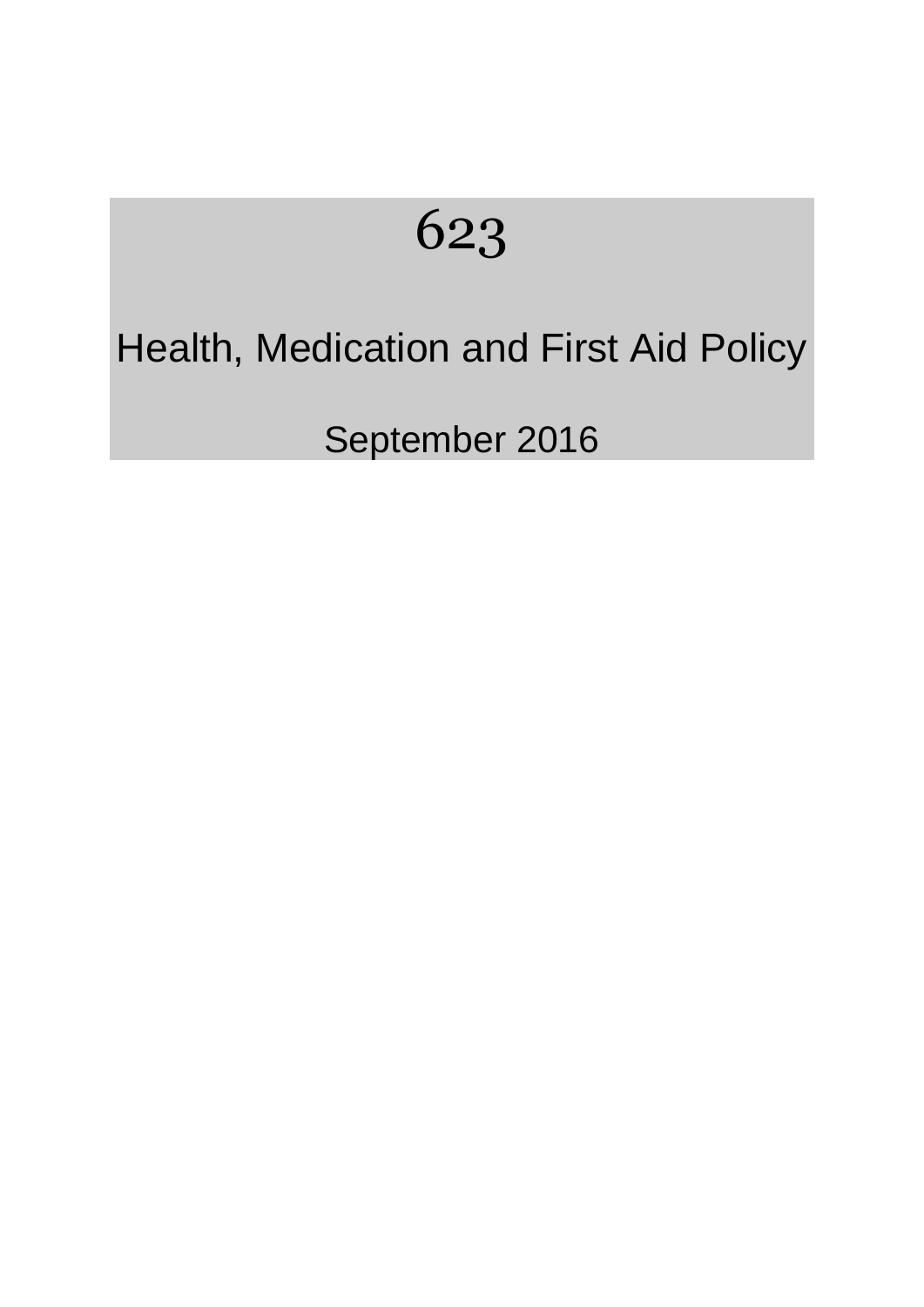# **The Health, Medication and First Aid Policy contains policies on**

- Medication Policy
- Accident and First Aid policy
- Sickness and Illness policy
- Sick staff policy
- Asthma Policy
- Sunscreen policy
- Smoking policy
- Food policy

# **Appendices to the Health, Medication and First Aid policy are**

- Medical information and consent form for parents/carers
- Asthma description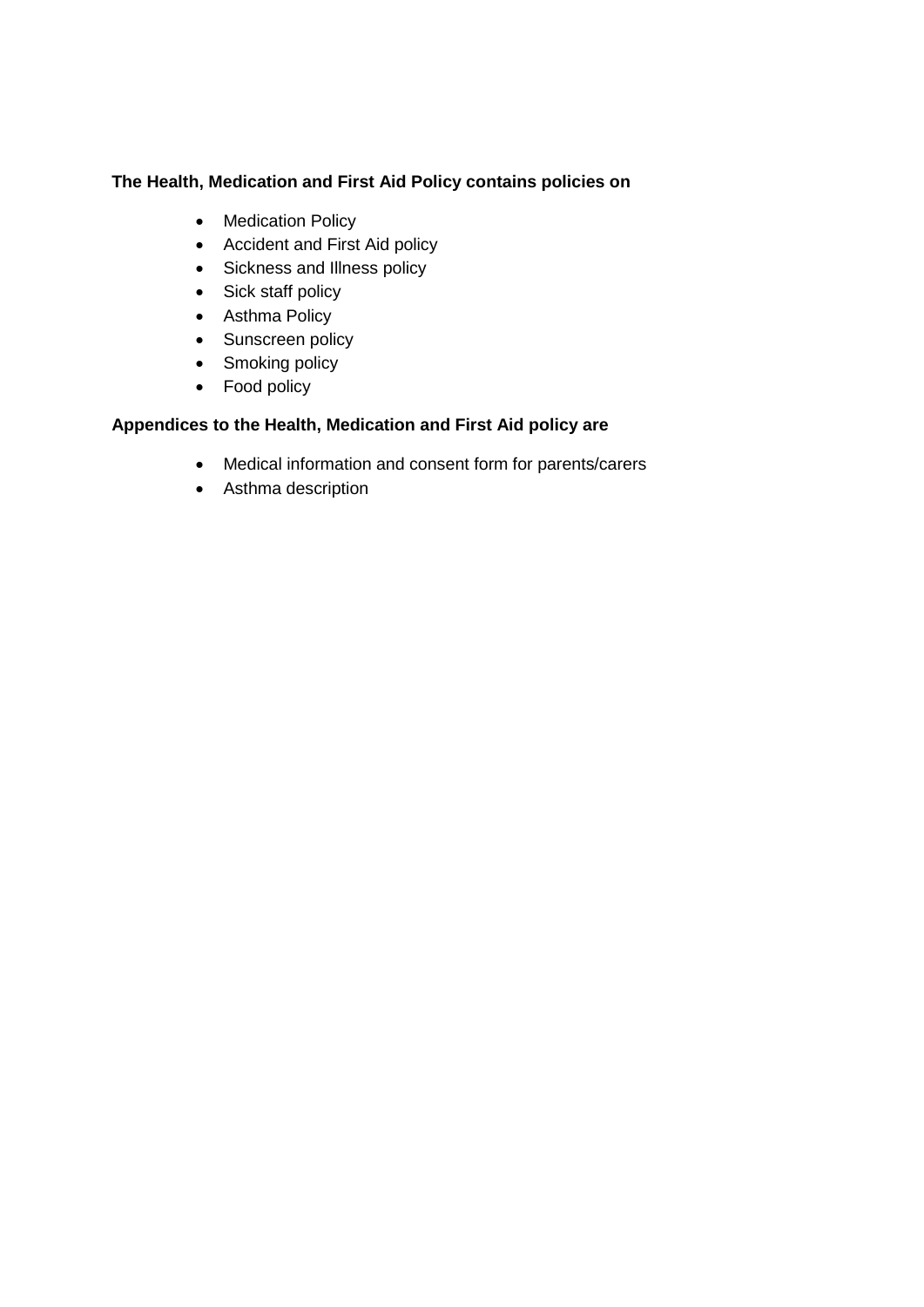# **1. Medication Policy**

We promote the good health of children attending 623 Club and take necessary steps to prevent the spread of infection (see sickness and illness policy section below). If a child requires medicine we will obtain information about the child's needs for this, and will ensure this information is kept up-to-date.

When a child first joins 623, the child's parents or guardians will be asked to complete a form, supplied at appendix A to this policy, which explains any on-going medical needs the child may have, including asthma medication, and provides on-going consent for prescription medication which may be given to the child.

When dealing with medication of any kind in 623 club strict guidelines will be followed.

Prescription medication

- Prescription medicine will only be given to the person named on the bottle for the dosage stated
- Medicines must be in their original containers
- Those with parental responsibility for any child requiring prescription medication should allow a senior member of staff to have sight of the bottle. The staff member should note the details of the administration on the appropriate form and another member of staff should check these details
- Those with parental responsibility must give prior written permission for the administration of each and every medication. However we will accept written permission once for a whole course of medication or for the on-going use of a particular medication under the following circumstances:
	- 1. The written permission is only acceptable for that brand name of medication and cannot be used for similar types of medication, e.g. if the course of antibiotics changes, a new form will need to be completed
	- 2. The dosage on the written permission is the only dosage that will be administered. We will not give a different dose unless a new form is completed
	- 3. Parents should notify us IMMEDIATELY if the child's circumstances change, e.g. a dose has been given at home, or a change in strength/dose needs to be given.
- 623 Club will not administer a dosage that exceeds the recommended dose on the instructions unless accompanied by a doctor's letter
- The parent must be asked when the child had last been given the medication before coming to 623 Club; this information will be recorded on the medication form. Similarly when the child is picked up, the parent or guardian must be given precise details of the times and dosage given throughout the day. The parent's signature must be obtained at both times
- At the time of administering the medicine, a senior member of staff will ask the child to take the medicine, or offer it in a manner acceptable to the child at the prescribed time and in the prescribed form. (It is important to note that staff working with children are not legally obliged to administer medication). A second member of staff with witness the administration of the medicine and sign to confirm this in the medication book.
- If the child refuses to take the appropriate medication then a note will be made on the form
- Where medication is "essential" or may have side effects, discussion with the parent will take place to establish the appropriate response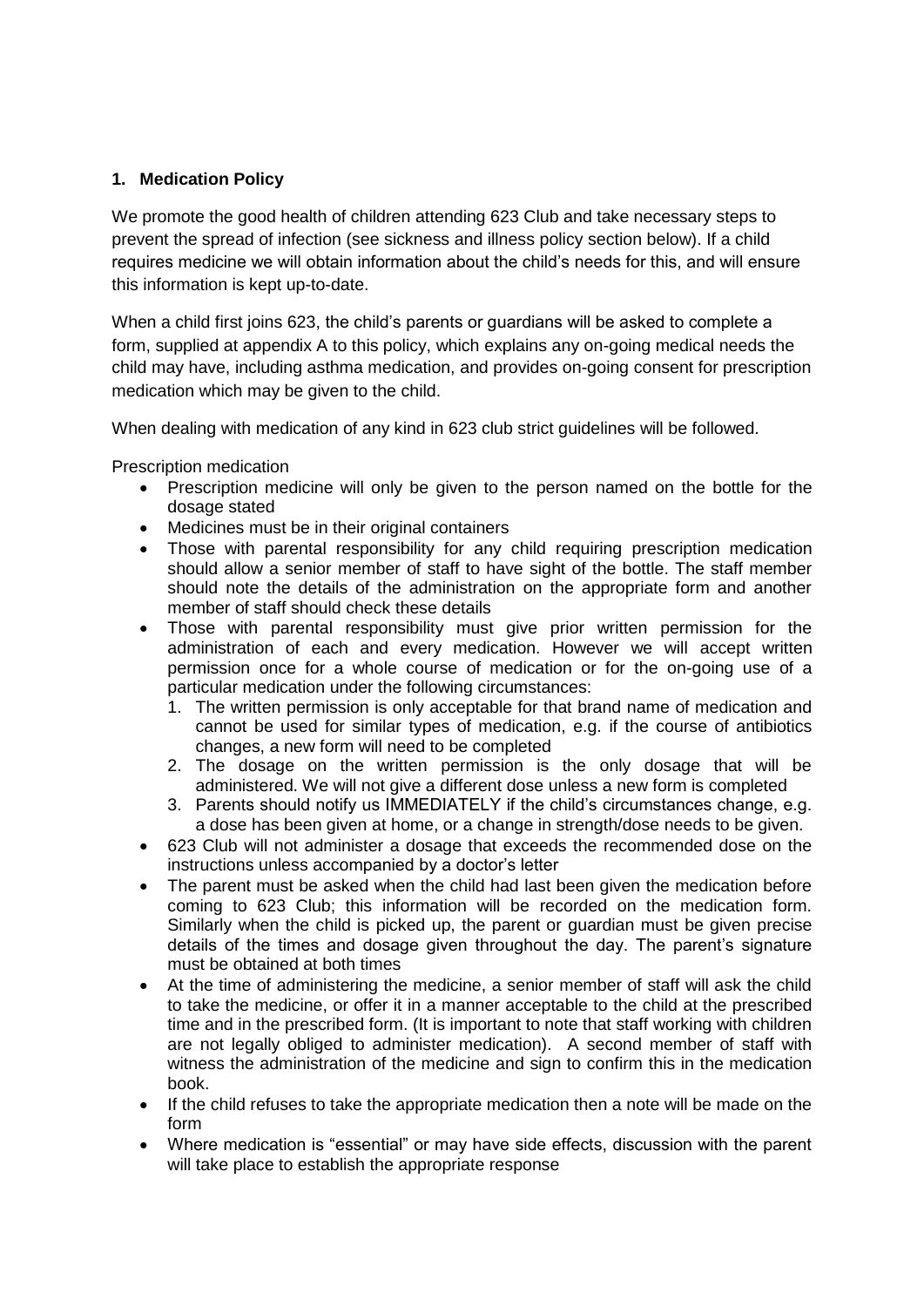• Wherever possible ask parents to request that GPs prescribe the least number of doses per day, i.e. three x daily, rather than four x daily.

Non-prescription medication

- 623 Club cannot administer non-prescription medication to any child.
- If any child attends 623 Holiday Club in a condition in which he/she may require medication sometime during the day, the manager will decide if the child is fit to be left at 623 Club. If the child is staying, the parent must be asked if any kind of medication has already been given, at what time and in what dosage and this must be stated on the medication form
- 623 Club Staff WILL NOT administer any medication unless prior written consent is given for each and every medicine

# **Injections, pessaries, suppositories**

As the administration of injections, pessaries and suppositories represents intrusive nursing, they should not be administered by any member of staff.

# **Staff medication**

The first aid box for staff will be kept on top of the roll top cabinet, which is accessible to staff but out of reach of children

# **The First Aid Box**

The first aid boxes contains only items permitted by the Health and Safety (First Aid) Regulations Act 1981, such as sterile dressing, bandages, and eye pads. No other medical items, such as paracetamol should be kept in the first aid box. The first aid box is located on top of the roll top cabinet, where it is accessible, but out of reach of children.

# **Storage**

All medication for children must have the child's name clearly written on the original container. The medication for children is kept in a closed box, which is on top of the roll top cabinet, where it is accessible to staff but out of reach of children and under supervision at all times.

Emergency medication, such as inhalers and epipens, will be within easy reach of staff in the children's medication box on top of the roll top cabinet in case of an immediate need, but will remain out of children's reach and under supervision at all times.

Any antibiotics requiring refrigeration will be kept in a locked box in the refrigerator.

All medications must be in their original containers, legible and not tampered with or they will not be given. All prescription medications should have the pharmacist's details and notes attached to show the dosage needed and the date the prescription was issued. This will all be checked, along with expiry dates, before staff agree to administer medication.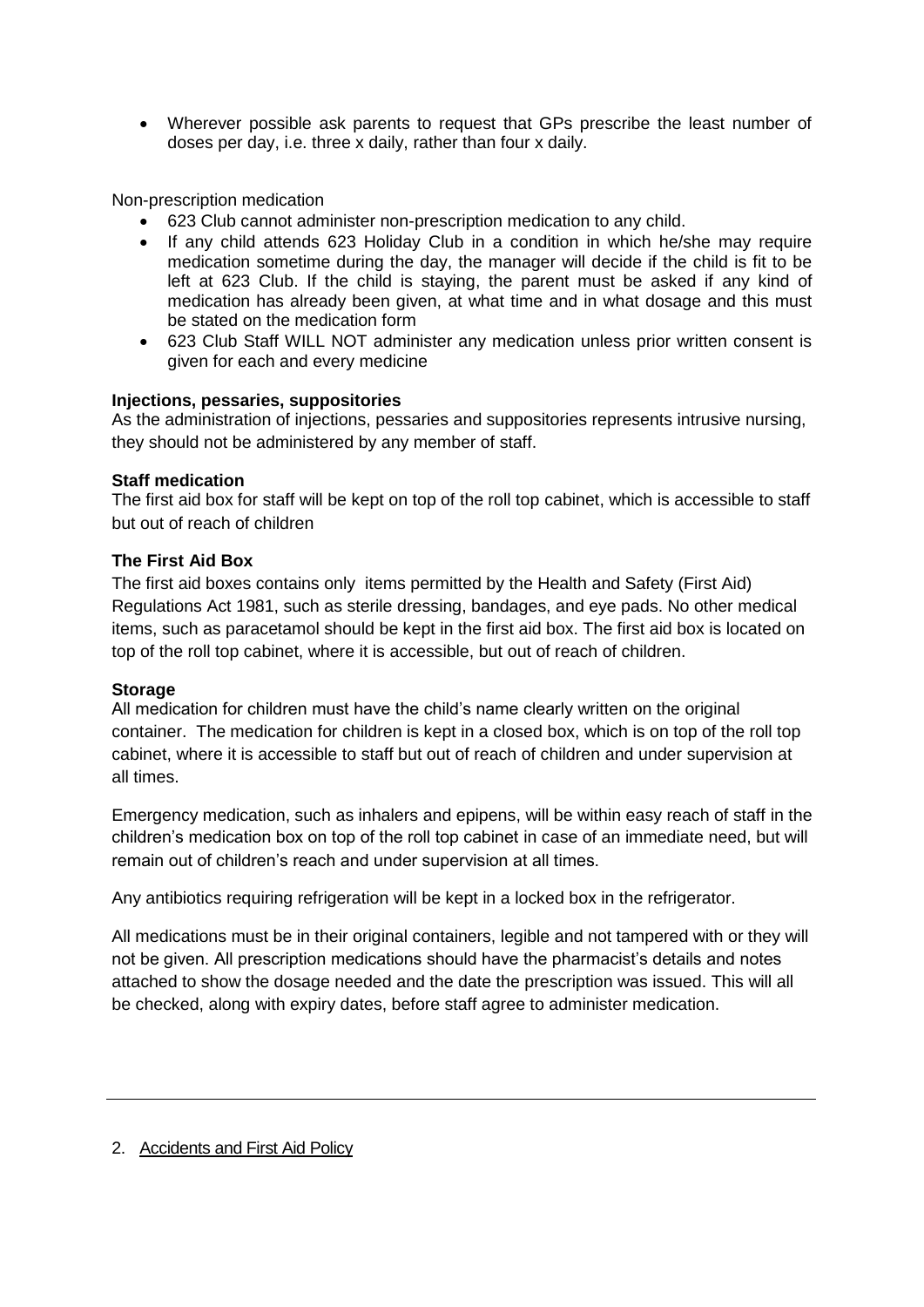*To enable parents and guardians to feel that we are competent to deal with accidents and emergencies, we must:*

- Have a written first aid policy
- Keep up to date details of parents and other nominated emergency contacts for each child (EYFS Welfare Requirement)
- Keep up to date records of health details for all children and staff
- Keep records of all accidents that happen and obtain a parent's or guardian's signature on notification of all accidents
- We must also record all instances where first aid has been administered and parents and guardians must be informed on the same day
- Maintain staff training in first aid and make the first aid certificates available on request.

# **Accidents**

623's Accident/incident book is located in the lockable filing cabinet, where it is accessible to staff.

Our incident book:

- Is accessible
- All staff know here it is and how to complete it
- The person responsible for reporting accidents, incidents or near misses is the member of staff who witnesses the incident. They must record it in the Incident book. This should be done as soon as the accident is dealt with, whilst the details are still clearly remembered. Parents must be shown the Accident Report and asked to sign it as soon as they collect their child.
- The incident book is checked quarterly for patterns e.g. one child having a repeated number of accidents, a particular area of 623 Club or a particular time of the day when most accidents happen. Any patterns should be investigated by the 623 Club committee.
- The 623 Club committee must investigate any serious accidents to see if further action is to be taken (i.e a full risk assessment or report under Reporting of Injuries, Diseases and Dangerous Occurrences Regulations (RIDDOR)
- The incident book will be kept until any child referred to in the book is 25.
- Where medical attention is required, a senior member of staff should notify the parent(s) or guardians as soon as possible whilst caring for the child appropriately. The child's welfare is paramount.

# First Aid

The first aid box is located on top of the roll top cabinet. Portable first aid boxes are also available.

Our First aid kit:

- complies with the Health and Safety (First Aid) Regulations 1981
- Is regularly checked by first aid trained staff and re-stocked as necessary
- Is kept on top of the roll top cupboard where it is easily accessible to adults; and out of the reach of children

Emergency first aid procedures are located in each first aid box and in the policy folder.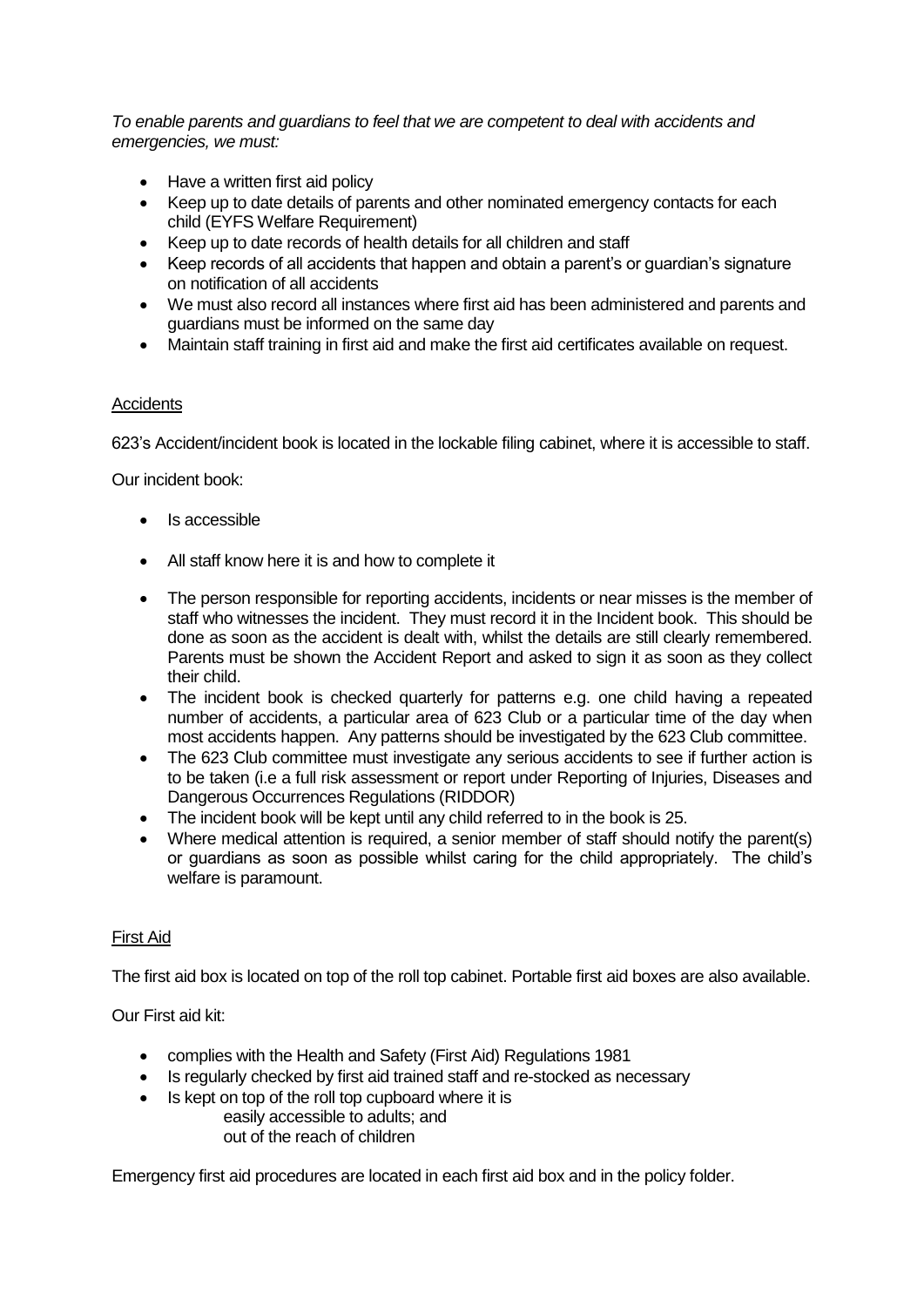Staff training is up to date. This is confirmed annually.

Staffing for each session provides for at least one member of staff with up to date first aid training to be present.

A copy of all first aid certificates are kept in the open filing cabinet.

When children are taken on an outing away from 623 Club, we will always ensure they are accompanied by at least one member of staff who is trained in first aid and who carries an appropriate first aid box at all times.

#### Personal Protective Equipment (PPE)

623 Club provides staff with PPE according to the need of the task (eg applying first aid to a bleeding wound). Staff must wear PPE to protect themselves and the children during tasks that involve contact with bodily fluids. PPE is also provided for the handling of chemicals and other tasks. This is chosen according to need and will be regularly reviewed to ensure it is suitable and effective. Staff are consulted when choosing PPE to ensure all allergies and individual needs are supported.

#### Dealing with Blood

Always take precautions when cleaning wounds as some conditions such as Hepatitis or the HIV virus are transmitted via blood.

Wear disposable gloves and wipe up any blood spillage with disposable cloths, neat sterilizing fluid or freshly diluted bleach (one part diluted and ten parts water). Such solutions must be carefully disposed of immediately after use.

The nursery will not necessarily be aware if there is a child carrying Hepatitis or who is HIV Positive on their register.

#### Needle Puncture and Sharps Injury

Blood-borne infections may be transmitted to employees who injure themselves with needles, broken glass etc. For this reason, great care must be taken in the collection and disposal of this type of material. For the safety and well-being of the employees, ALL NEEDLES, BROKEN GLASS, ETC, SHOULD BE TREATED AS CONTAMINATED WASTE. If a needle is found the local authority must be contacted to deal with its disposal.

#### Staff Safety and Accidents

We meet our legal requirements for the safety of our employees, parents and volunteers by complying with RIDDOR (the Reporting of Injury, Disease and Dangerous Occurrences Regulations).

We report to the Health and Safety Executive and to OFSTED:

- Any accident to a member of staff, parent or volunteer requiring treatment by a general practitioner or hospital, and
- Any dangerous occurrences. This may be an event that causes injuries or fatalities or an event that does not cause an accident but could have done, such as a gas leak.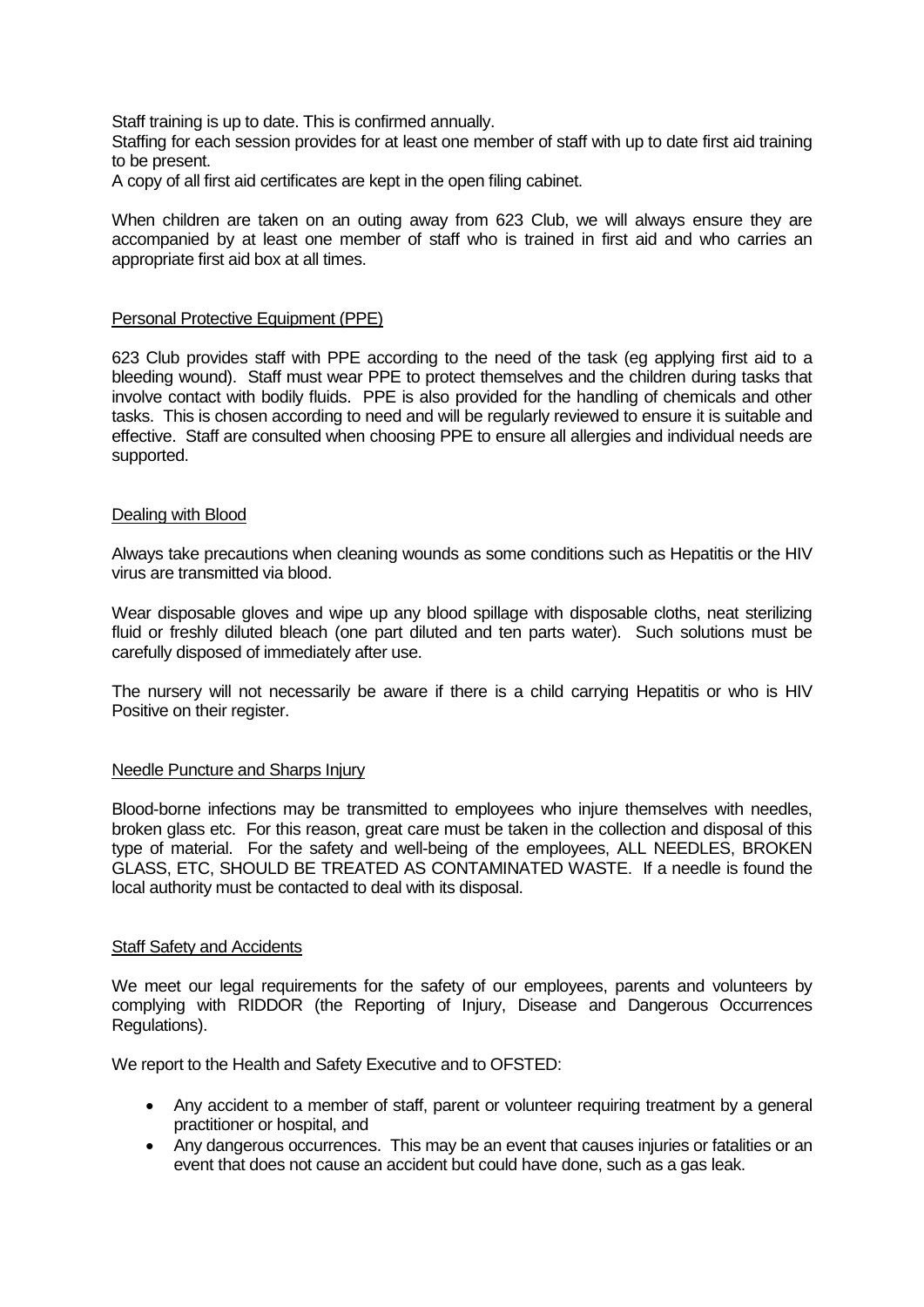• Any dangerous occurrence is recorded in our Incident book.

Where an accident or injury affects a child in the care of 623, the local child protection agency will also be informed. Derbyshire safeguarding children board can be contacted on: Tel: 01629 535716 Email: **[derbyshire.scb@derbyshire.gcsx.gov.uk](mailto:derbyshire.scb@derbyshire.gcsx.gov.uk)**

Sally Christian is responsible for ensuring that the reporting and recording requirements above are complied with.

Where any incident of food poisoning affects two or more children, OFSTED will be informed as soon as possible, but always within 14 days.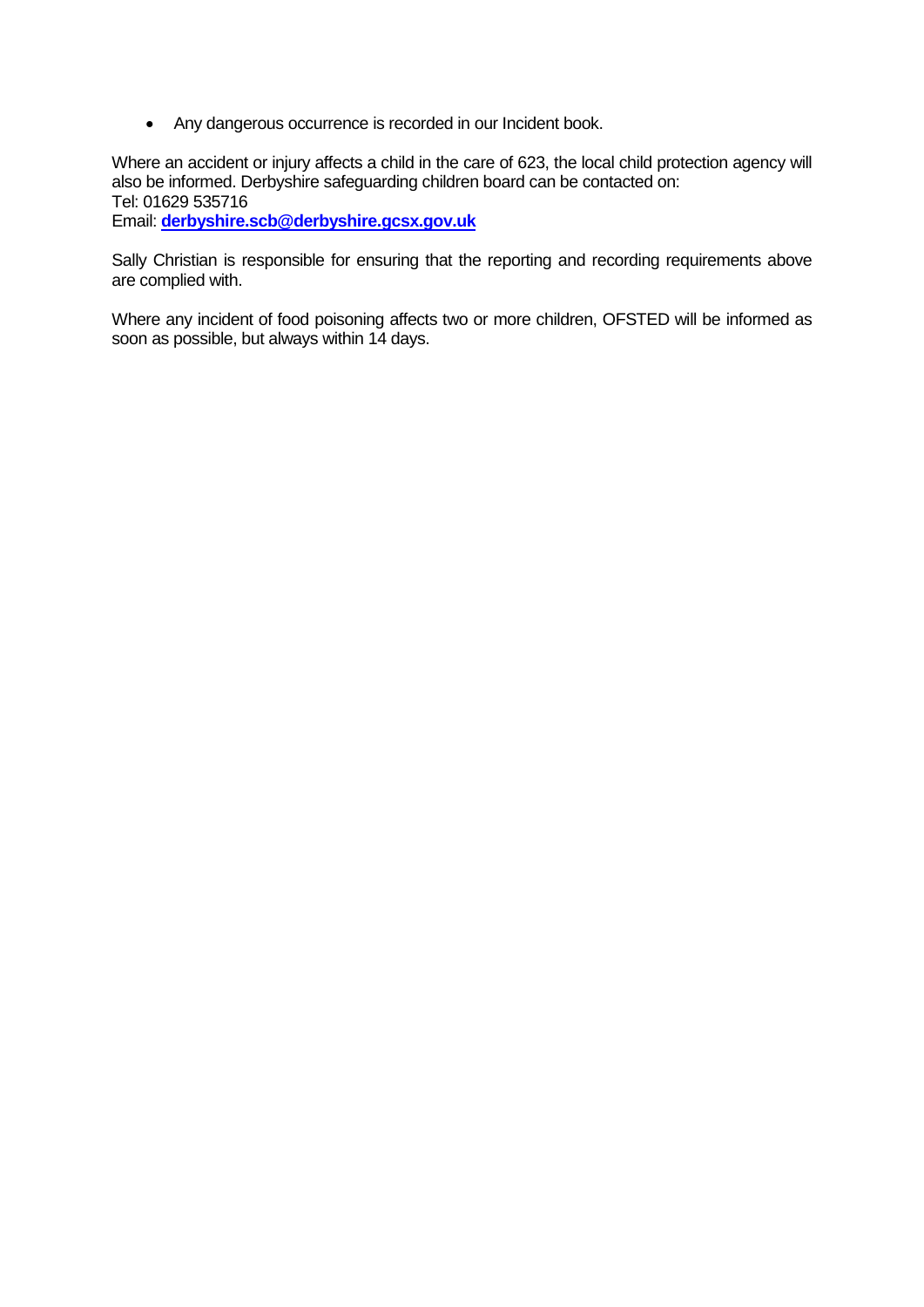Sickness and Illness Policy

We will follow these procedures to ensure the welfare of all children within the nursery:

- If a child becomes ill while attending 623 Club their parent(s) will be contacted and asked to pick their child up as soon as possible. During this time the child will be cared for in a quiet, calm area with their key person
- Should a child have an infectious disease, such as an eye/ear infection or sickness and diarrhoea, they should not return to 623 Club until they have been clear for at least 48 hours
- Children with sickness and diarrhoea, conjunctivitis and chicken pox should not attend 623 Club. Illnesses of this nature are very contagious and it is exceedingly unfair to expose other children to the risk of an infection
- If a parent finds that their child has head lice we would be grateful if they could inform 623 Club so that other parents can be alerted to check their child's hair.

Transporting children to hospital procedure

- If the sickness is severe, call for an ambulance immediately. DO NOT attempt to transport the sick child in your own vehicle unless the ambulance service advises that this is the correct thing to do.
- Whilst waiting for the ambulance, contact the parent and arrange to meet them at the hospital
- A senior member of staff must accompany the child and collect together registration forms, relevant medication sheets and medication. A member of the 623 Club committee must also be informed immediately

Sick staff policy

- Staff who are unwell should not attend work. They should contact Sally Christian who will arrange cover.
- Staff who need to take medication should place the medication in the staff medication box on top of the roll top cupboard.
- Staff with infectious diseases should confirm with their doctor that it is safe for them to return to work.
- Staff illness should be recorded in the daily log to facilitate tracking of outbreaks of illness or food poisoning issues.

# Asthma policy

623 recognises that asthma is a widespread, serious but controllable condition affecting many children.623 positively welcomes all children with asthma and encourages children with asthma to achieve their potential in all aspects by having a clear policy. Supply staff and new staff are also made aware of the policy.

#### Asthma medicines

Immediate access to reliever medicines is essential. Children with asthma are encouraged to carry their reliever inhaler as soon as the parent, doctor or nurse and class teacher agree they are mature enough. The reliever inhalers of some younger children are kept in the classroom in an accessible place (e.g. Low cupboard) which is known to pupils and all staff.

Parents are asked to ensure that the 623 is provided with a labelled spare reliever inhaler.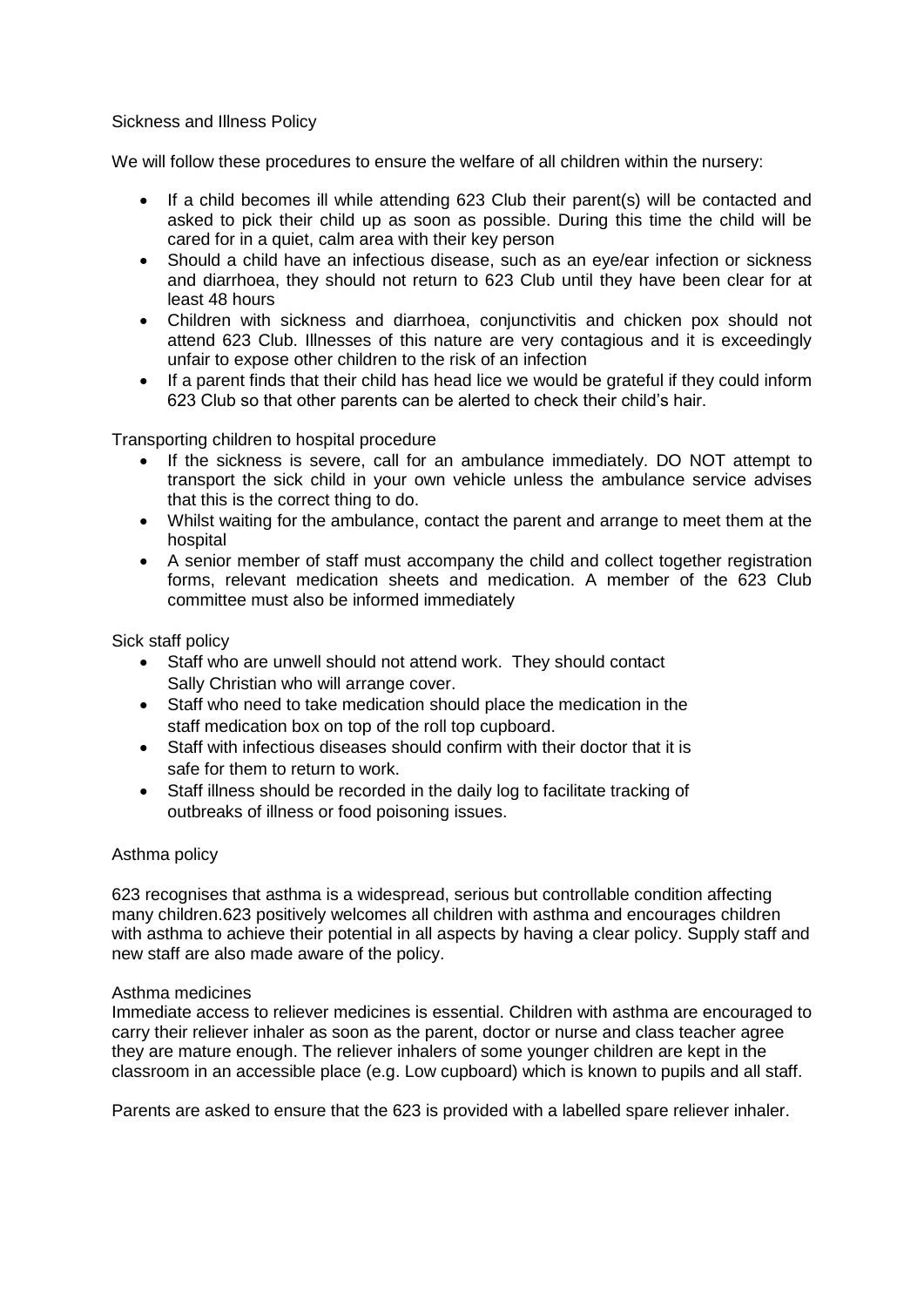Sally Christian will hold this separately in the pupil medication box on top of the roll top cupboard in case the pupil's own inhaler runs out, or is lost or forgotten. All inhalers must be labelled with the child's name by the parent.

The first aider on duty will have received asthma training.

623 staff are not required to administer asthma medicines to pupils (except in an emergency). Children with asthma are encouraged to participate fully in all physical activities. 623 staff will remind pupils whose asthma is triggered by exercise, to take their reliever inhaler before engaging in energetic physical activity and to thoroughly warm up and down before and after the lesson. If a pupil needs to use their inhaler during a session he or she will be encouraged to do so.

623 staff will seek training from the school nurse on doing this in case of emergencies... . All 623 staff will let pupils take their own asthma medicines when they need to.

#### Physical activities

#### The school environment

The school does all that it can to ensure the school environment is favourable to pupils with asthma. The school does not keep furry or feathery animals and has a definite no-smoking policy.

When activities are organised which involve furry or feathery animals or other known triggers for a specific child's asthma, 623 staff will make it clear to the parents that such activities are planned so that alternative arrangements can be made for the child on those days. Careful clearing up will follow such activities.

#### Asthma attacks

All staff who come into contact with pupils with asthma know what to do in the event of an asthma attack.

In the event of an asthma attack the school follows the procedure outlined by Asthma UK in its school policy guide. This procedure is visibly displayed.

Roles and Responsibilities with regard to medical and first aid:

#### Sunscreen Policy

623 is aware of the harm that too much exposure to the sun can be dangerous. It is also important that children have the opportunity to play in the sun. Sun protection is therefore important.

623 requests that parents and guardians send children with sunscreen labelled with the child's name. This will be put on children who are too young to put sunscreen on themselves by the staff. Children who are old enough to put on their own sunscreen will be reminded to do so when appropriate.

623 will keep a specified sunscreen for use in emergencies. Parents will be asked whether they consent to the use of this sunscreen for their children in the new child form. Parents and guardians should be aware that some children react badly to sunscreen and should not sign this part of the consent form unless they are sure that their child is not allergic to the named sunscreen.

623 requests that children send their children with appropriate outdoor wear when possible. This means that when the weather is hot, children should bring hats,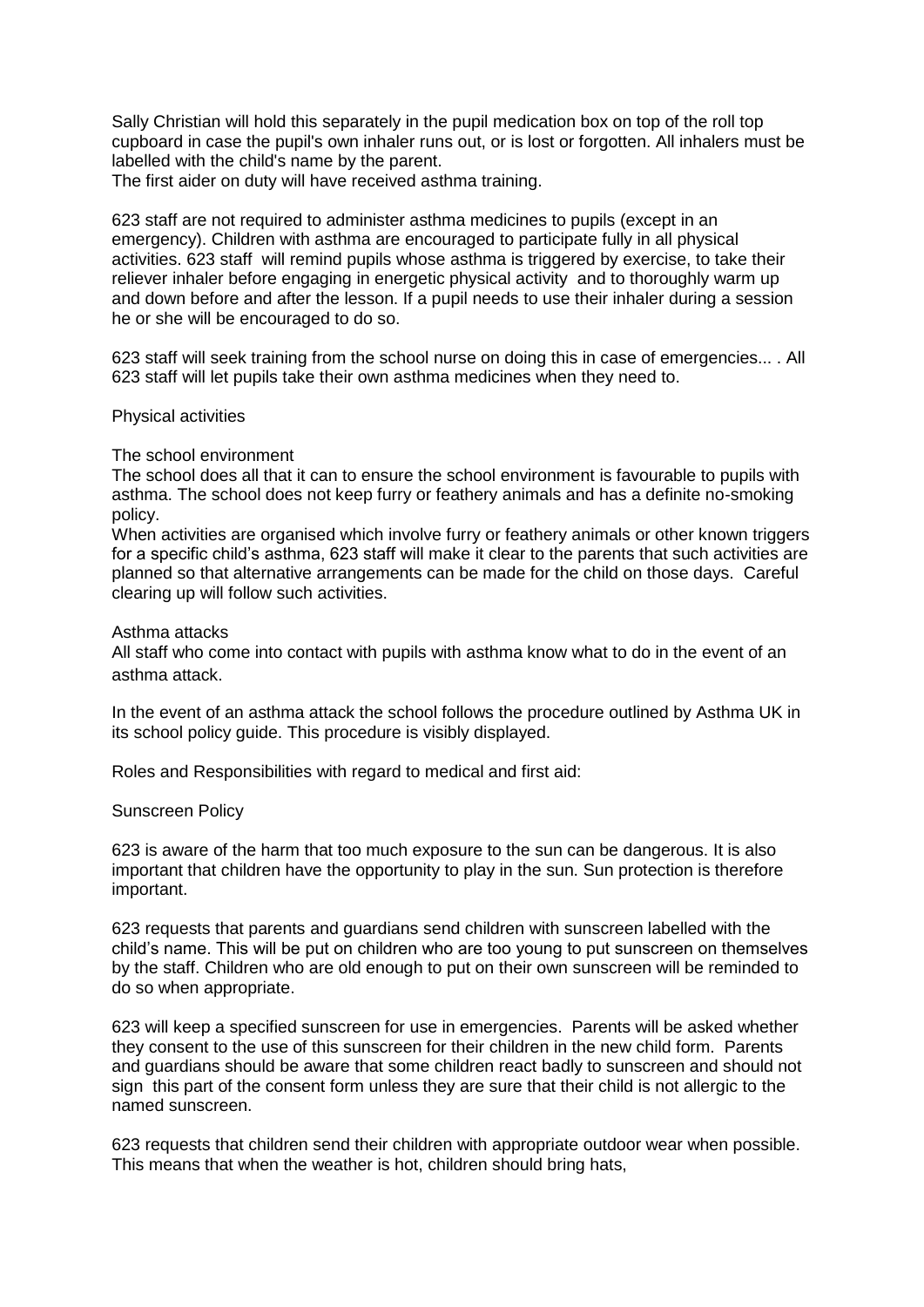Smoking policy

623 is a no smoking environment.

623 will not recruit staff who smoke.

Smoking is not permitted on or near the Curbar school premises or in vehicles carrying children for 623 purposes. Signs around the school premises make this clear to visitors. 623 will participate in educating children about the dangers of smoking where appropriate.

# Food Policy

- 623 believes that healthy eating will make a significant contribution to the health and well-being of our students. 623 is committed to the curriculum requirement that children develop an improved understanding of terms such as " balanced diet" and " healthy eating" and increasing pupils' knowledge of food production, manufacturing, distribution and marketing practices, and their impact on both health and the environment.
- 623 will ensure that food provision reflects the ethical and medical requirements of staff and pupils e.g. religious, ethnic, vegetarian, medical, and allergenic needs.
- Staff are encouraged to participate and model healthy eating as a valuable part of daily life.
- It may be appropriate for a wide variety of foods to be prepared and consumed within the curriculum or at a celebration. It is recognised that eating together is a fundamental experience for all people; a primary way to nurture and celebrate our cultural diversity; and an excellent bridge for building friendships, and intergenerational bonds. The context of a balanced diet makes this entirely appropriate provided everyone's dietary needs are met. Foods containing high levels of sugar and salt will be avoided.
- Occasionally, as part of a class treat, we may give 'unhealthy foods' such as biscuits. We do, however, keep this to a minimum.

623 will try to ensure that:

- Every child has access to high quality, tasty and nutritious snacks, and an easily available water supply whilst at 623.
- Children will be given a sandwich or wrap and a drink at the beginning of 623. Those who stay later will have fruit and juice available.
- All pupils and staff have water freely available at all times and are able to refill bottles easily.

# Visits and Events

Food served at events and offered on trips will be consistent with 623 policy. Guidance on packed meals will be given encouraging a healthy balanced choice.

# **Allergies**

Parents and guardians will be asked for information on any allergies their child may have when the child joins 623. 623 staff will work closely with parents and guardians to see that care is taken to avoid a child having an allergic reaction. The names of children with serious allergies will be written on the fridge door so as to alert staff when preparing food.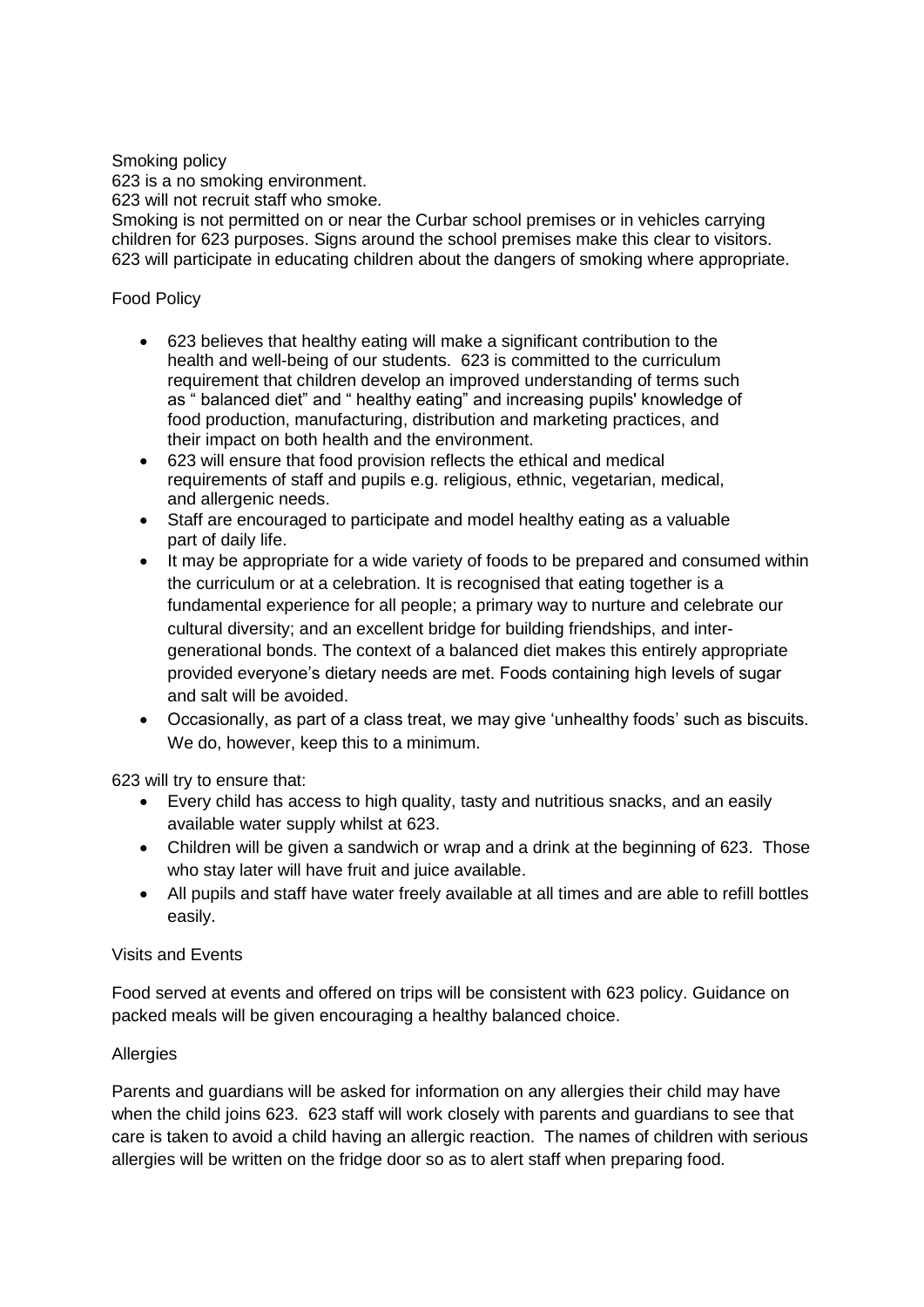#### 623 will be a nut free zone.

Where a child has serious allergies and requires the use of an epipen or other prescribed drugs, staff will be guided by their first aid training and advice from the child's parents or guardians in using this equipment.

The VMC will ensure that staff receive appropriate training and are insured for the use of the prescribed drugs as above.

# Hygiene

All staff preparing food will have up to date hygiene training. The certificates will be in the open filing cabinet. Training needs will be reviewed annually.

Staff have a responsibility to see that food preparation and food preparation areas are maintained in accordance with the hygiene principles taught on the training course.

The refrigerator temperature will be checked at the beginning of every session.

Food that is past its use by date will not be given to the children.

Food will be ordered on line and delivered by professional delivery people in temperature controlled vans. The temperature of the food will be taken on delivery and refused if the appropriate temperature is not observed.

Any incidents of food poisoning will be recorded in the log. Where two or more children or staff suffer from food poisoning, the matter will be reported to OFSTED as soon as possible, but certainly within 14 days.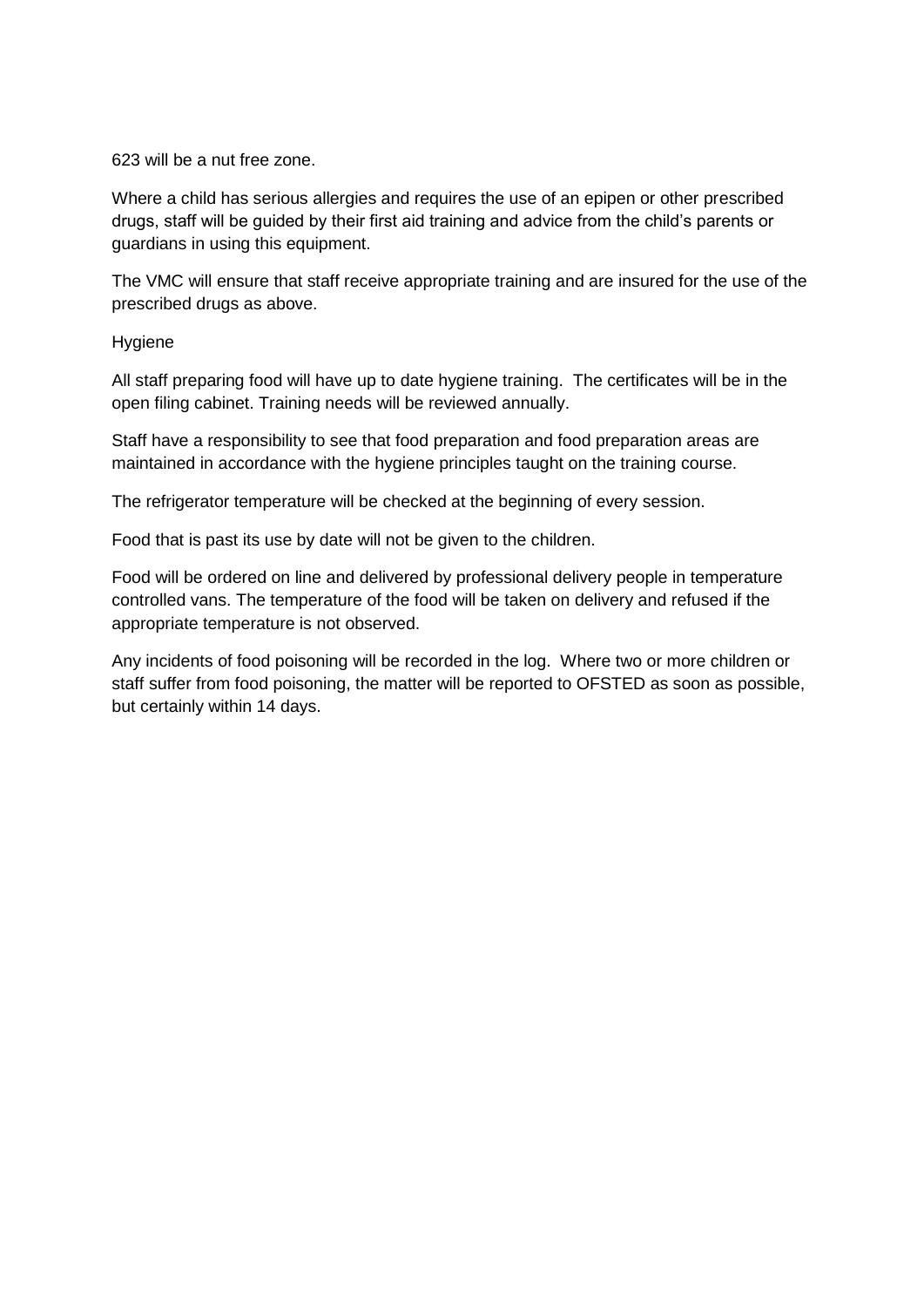Summary of Responsibilities

The Voluntary Management Committee (VMC) The VMC has a responsibility to:

- Ensure the health and safety of their employees (all staff) and anyone else on the premises or taking part in school activities (this includes children). This responsibility extends to those staff and others leading activities taking place off site, such as visits,. The VMC therefore have a responsibility to ensure that an appropriate health and medication policies are in place;
- Make sure the health policies are effectively monitored and regularly updated; The policies will be reviewed annually by the VMC. Record keeping and the date of medication will be checked every six week term.
- Report to parents, pupils, staff and local health authorities about the successes and failures of the policies
- Provide indemnity for staff who volunteer to administer medicine to children.
- Assess the training and development needs of staff and arrange for them to be met;
- Ensure all supply staff and new staff know the 623 policies
- Delegate a staff member (Sally Christian) to check the expiry date of medication at least once per term.

# 623 staff

All staff have a responsibility to:

- Understand the policies
- Attend first aid training and asthma training
- Know which pupils they come into contact with have asthma or allergies
- Know what to do in the event of an asthma attack or anaphylactic reaction
- Record the use of medication or first aid materials in the medication book or the incident book if there is an accident of any kind.
- Inform parents or guardians of any use of medication or accidents
- Ensure pupils have their medicines with them when they go on a trip.

Parents/carers have a responsibility to:

- Tell 623 if their child has asthma or requires medication
- Inform 623 about the medicines their child requires during 623 hours and keep 623 up to date on any changes in medication.
- Ensure that any medication provided to 623 is within its expiry date, that the instructions are attached, that the medication is labelled with the child's name and that Sally Christian or the child's key worker is aware of the need to administer the medication and any attached conditions.
- If their child has asthma to provide 623 with a spare reliever inhaler (and spacer where relevant) labelled with their child's name
- Keep their child at home if he/she is not well enough to attend 623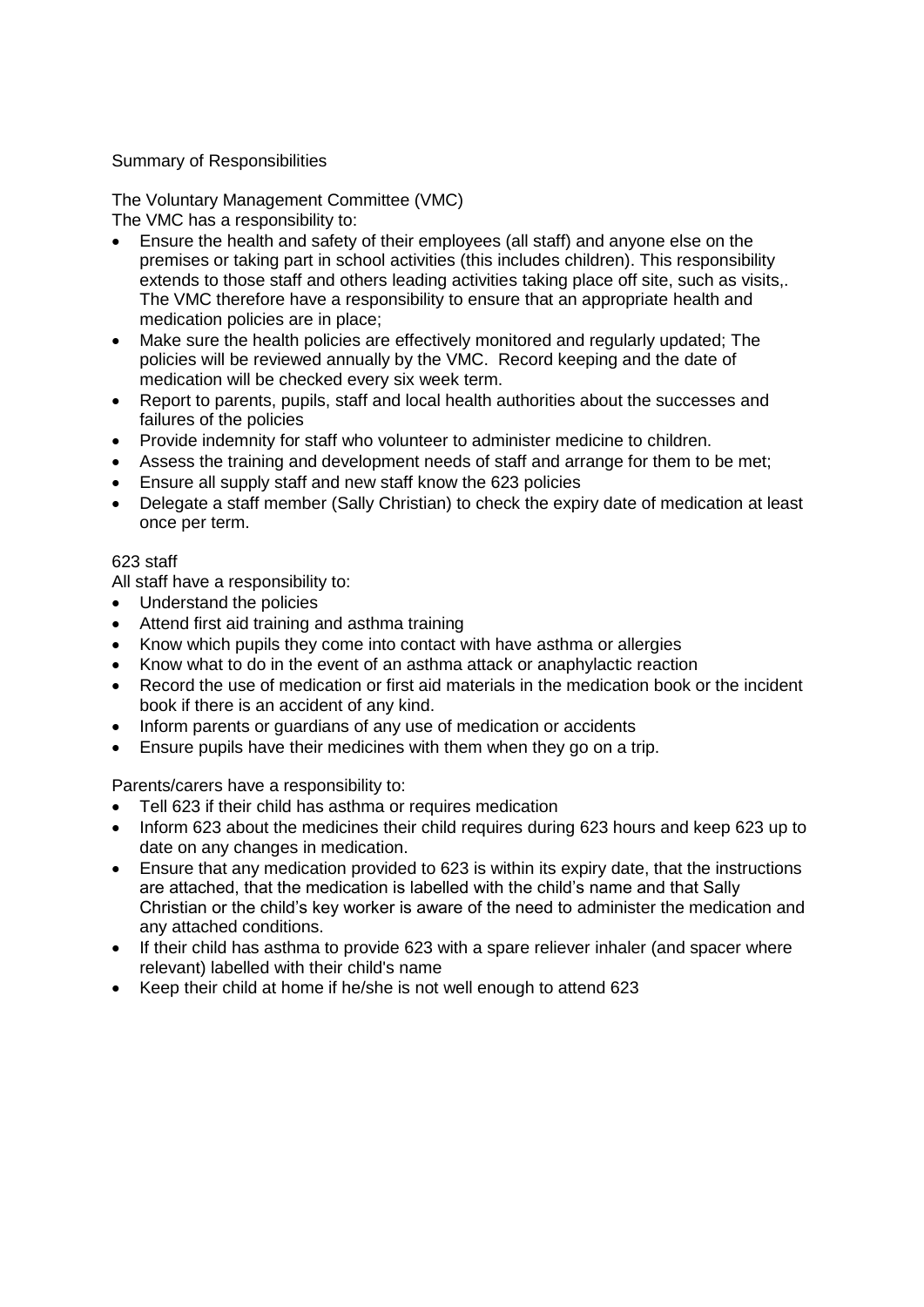*Appendix A: Initial medical consent letter* Name of child

1. Medical information

My child's GP is …………………………………… Tel.: ………………………………

GP surgery address …………………………………..

………………………………….. ………………………………….. …………………………………. ………………………………….

My child does/does not have a disability for which reasonable adjustments should be made.

Asthma My child does/does not have asthma.

If your child has asthma, please complete the following.

My child does/does not use an inhaler

I have supplied 623 with a labelled, spare inhaler for my child And discussed my child's use of the inhaler with his or her key worker.

My child's asthma can be triggered by ………………………………….

Signed …………………………..

#### Allergies

My child is allergic to the following……………………………

I have supplied 623 with medication used by my child in the event of an allergic reaction and discussed with his or her key worker the approach to be taken to the allergy

Signed …………………………………….

I consent to my child's name being written on the fridge door to Alert all staff to the risk associated with my child's allergy.

Signed ……………………………..

Prescription medication

623 staff will administer prescription medication if necessary. In accordance with the medication policy contained in the Health, Medication and First Aid Policy.

I have read and understood the policy.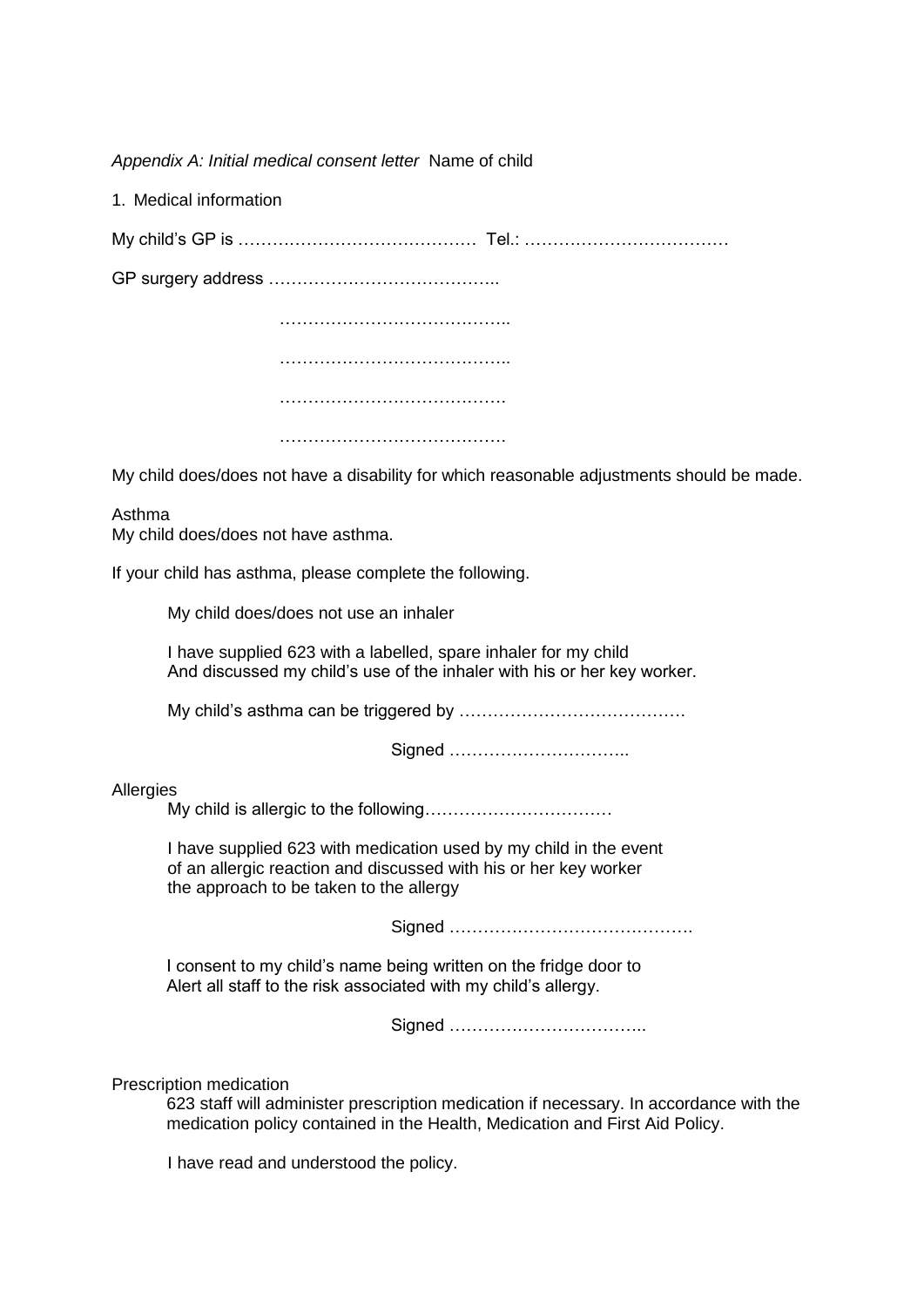#### **Routine first aid and protection**

*This part of the policy covers the situation in which staff will tend to your child provided that you have consented to him or her being treated Please do not consent to this unless you are confident that your child is not allergic to any items listed. If you later discover that your child does have bad reaction to one of the items mentioned below, please inform 623 staff immediately so that the child's record can be amended appropriately. Please be aware that although members of 623 staff have first aid training, they are not qualified to take a child's temperature, diagnose any form of illness or administer medication.*

I consent to sticking plaster being put on minor cuts or grazes on my child's skin.

………………………………

I consent to my child having sunscreen put on him or her if he or she needs to go outside and I have forgotten to provide named sunscreen for her in hot weather.

Signed…………………………..

…………………

**Signed**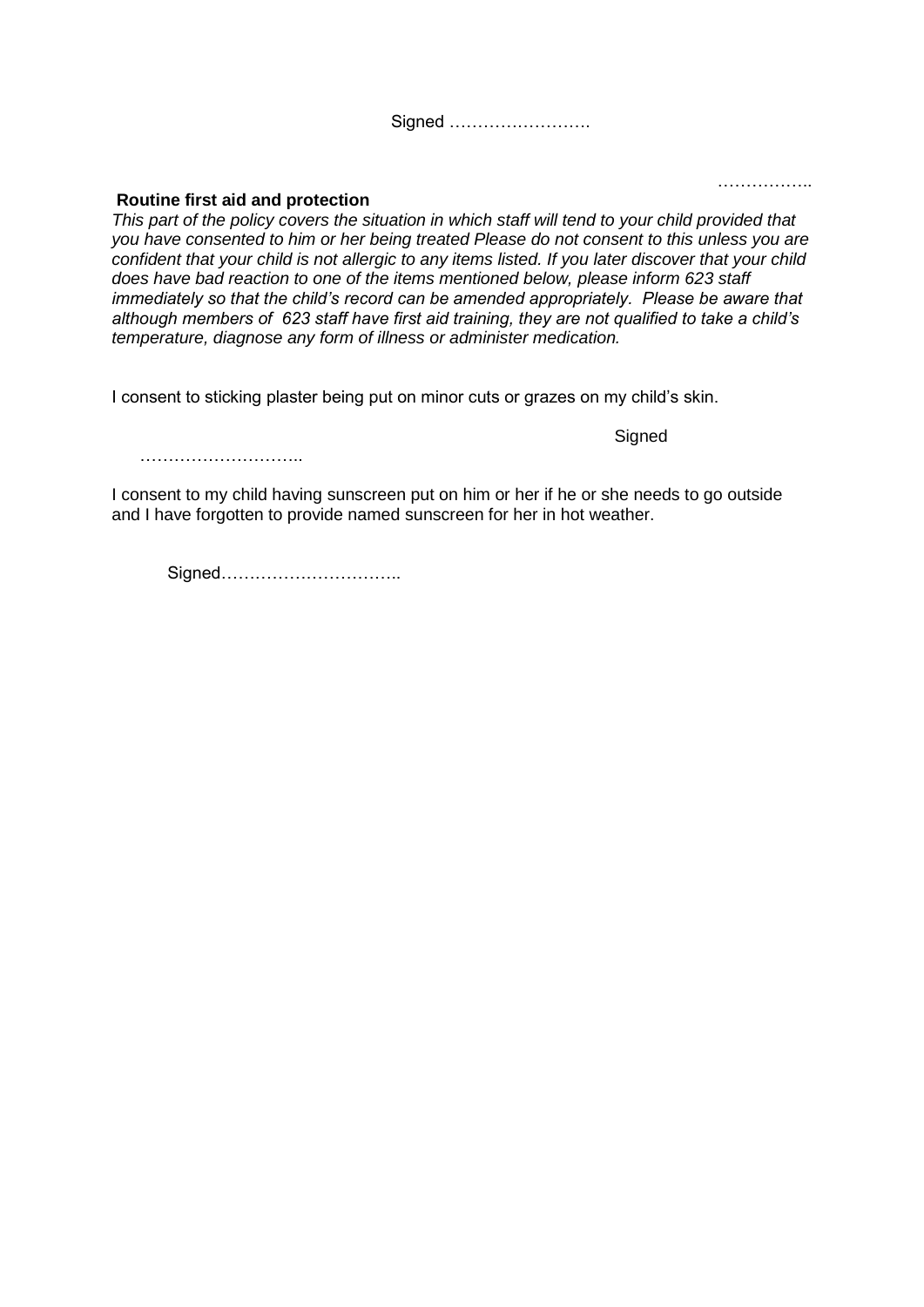Appendix B What is asthma?

Asthma is a condition that affects the airways – the small tubes that carry air in and out of the lungs. Asthma symptoms include coughing, wheezing, a tight chest and feeling short of breath. Each child or young person with asthma may have different symptoms. Children and young people with asthma have airways that are almost always red and sensitive (inflamed). These airways can react badly when children and young people with asthma come into contact with an asthma trigger.

#### Asthma triggers

A trigger is anything that irritates the airways and causes asthma symptoms. There are many asthma triggers. Common triggers include colds, viral infections, house-dust mites, pollen, cigarette smoke, furry or feathery animals, exercise, outdoor air pollution, laughter, excitement and stress. Everybody's asthma is different and everyone will have different triggers, most have several. It is important that children and young people with asthma get to know their own triggers and try to stay away from them or take precautions.

#### What happens during an asthma attack?

When a child or young person with asthma comes into contact with an asthma trigger, the muscles around the walls of the airways tighten so that the airways become narrower. The lining of the airways becomes inflamed and begins to swell, making it difficult to breathe and leading to symptoms of coughing, wheezing, shortness of breath or feeling tight in the chest. It is at this point that the child or young person with asthma will need to take a dose of their reliever medicine.

What does asthma feel like?

Children and young people who have asthma tell us that:

'It feels like someone is standing on my lungs'

'It feels like I am being squashed'

'When I'm having an attack it feels like a rope is being slowly tightened around my chest'

Every child and young person's asthma is different

Asthma varies in severity from person to person. Some children and young people will experience an occasional cough or wheeze, while for others, the symptoms will be much more severe.

Some pupils with asthma may occasionally need to take time off school if they have come into contact with a trigger (for example a cold). Some pupils with asthma may experience night-time symptoms and disturbed sleep and become tired in class.

Avoiding known triggers where possible and taking the correct medicines can usually control asthma effectively for most children and young people.

For more information about what to do if a staff member is worried about a pupil with asthma, see the later section 'What to do when a child or young person with asthma joins your class'.

To help with asthma control, all children and young people should have regular asthma reviews with their doctor or nurse. They should also have a personal asthma action plan.

What to do in an asthma attack

Common signs of an asthma attack:

- Coughing
- Shortness of breath